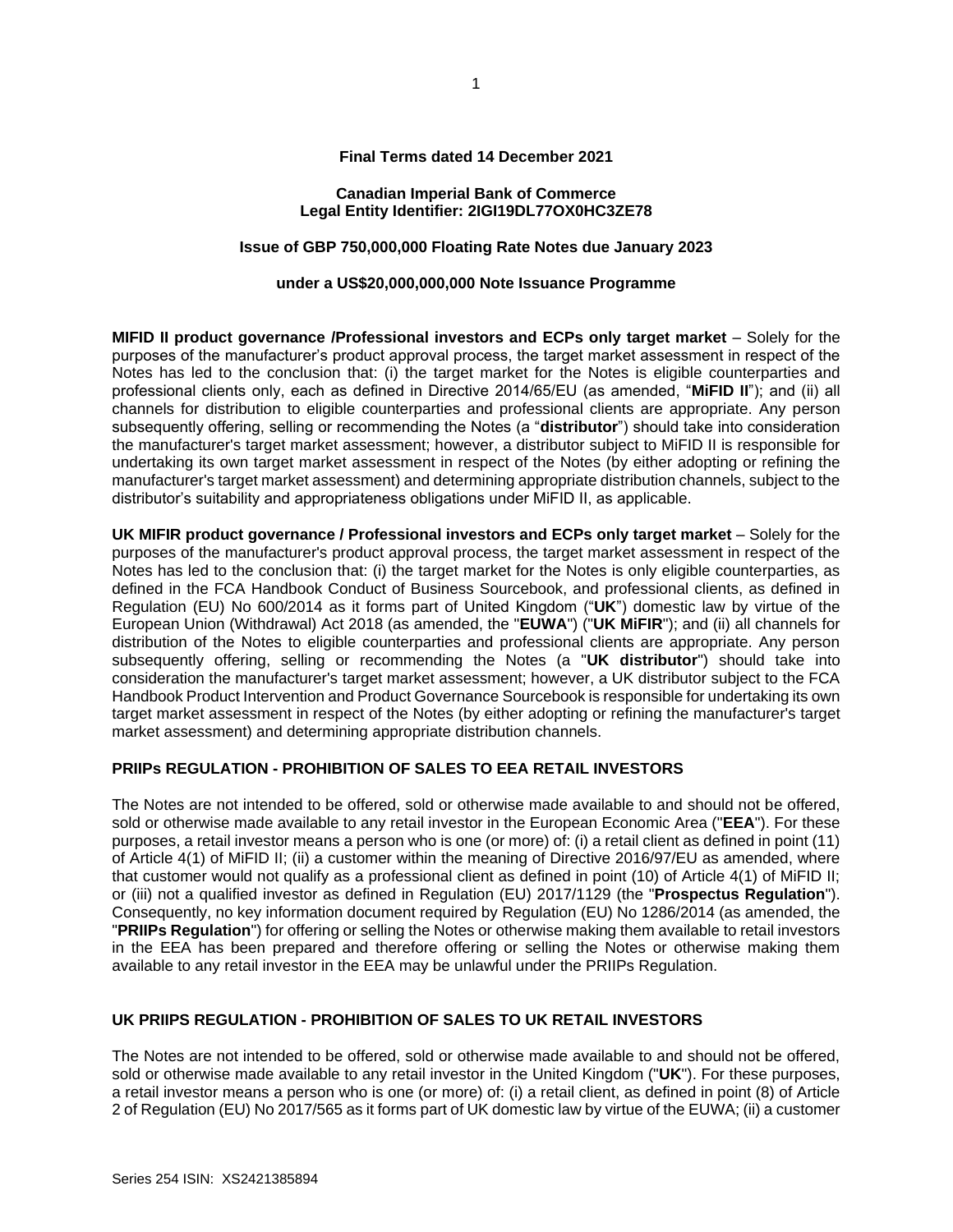within the meaning of the provisions of the Financial Services and Markets Act, 2000 (as amended, the "**FSMA**") and any rules or regulations made under the FSMA to implement Directive (EU) 2016/97 (as amended), where that customer would not qualify as a professional client, as defined in point (8) of Article 2(1) of Regulation (EU) No 600/2014 as it forms part of UK domestic law by virtue of the EUWA; or (iii) not a qualified investor as defined in Article 2 of the Prospectus Regulation as it forms part of UK domestic law by virtue of the EUWA (the "**UK Prospectus Regulation**"). Consequently, no key information document required by Regulation (EU) No 1286/2014 (as amended) as it forms part of UK domestic law by virtue of the EUWA (the "**UK PRIIPs Regulation**") for offering or selling the Notes or otherwise making them available to retail investors in the UK has been prepared and therefore offering or selling the Notes or otherwise making them available to any retail investor in the UK may be unlawful under the UK PRIIPs Regulation.

## **PART A – CONTRACTUAL TERMS**

Terms used herein shall be deemed to be defined as such for the purposes of the terms and conditions (the "**Conditions**") set forth in the Prospectus dated 25 June 2021 and the supplements to the Prospectus dated 27 August 2021 and 3 December 2021, which together constitute a base prospectus (the "**Prospectus**") for the purposes of the Prospectus Regulation. This document constitutes the Final Terms of the Notes described herein for the purposes of the Prospectus Regulation and must be read in conjunction with such Prospectus as so supplemented. Full information on the Issuer and the offer of the Notes is only available on the basis of the combination of these Final Terms and the Prospectus as so supplemented. The Prospectus and the supplements to the Prospectus are available for viewing during normal business hours at and copies may be obtained from the registered office of the Issuer at 199 Bay St., Toronto, Canada M5L 1A2, and at the office of the Fiscal Agent, Deutsche Bank AG, London Branch at Winchester House, 1 Great Winchester Street, London EC2N 2DB and may also be viewed on the website of the Luxembourg Stock Exchange at [www.bourse.lu](http://www.bourse.lu/) under the name of the Issuer.

| 1. | (i)  | Issuer:                                            | Canadian Imperial Bank of Commerce                                       |
|----|------|----------------------------------------------------|--------------------------------------------------------------------------|
|    | (ii) | Branch:                                            | Head Office, Toronto                                                     |
| 2. | (i)  | <b>Series Number</b>                               | 254                                                                      |
|    | (ii) | <b>Tranche Number</b>                              | 1                                                                        |
| 3. |      | <b>Specified Currency or Currencies:</b>           | Pounds Sterling ("GBP")                                                  |
| 4. |      | Aggregate Nominal Amount of Notes: GBP 750,000,000 |                                                                          |
| 5. |      | <b>Issue Price:</b>                                | 100.998 per cent. of the Aggregate Nominal<br>Amount                     |
| 6. | (i)  | <b>Specified Denominations:</b>                    | GBP 100,000 and integral multiples thereof                               |
|    |      |                                                    | The Notes may not be subdivided or reissued in a<br>smaller denomination |
|    | (ii) | <b>Calculation Amount:</b>                         | GBP 100,000                                                              |
| 7. | (i)  | <b>Issue Date:</b>                                 | 17 December 2021                                                         |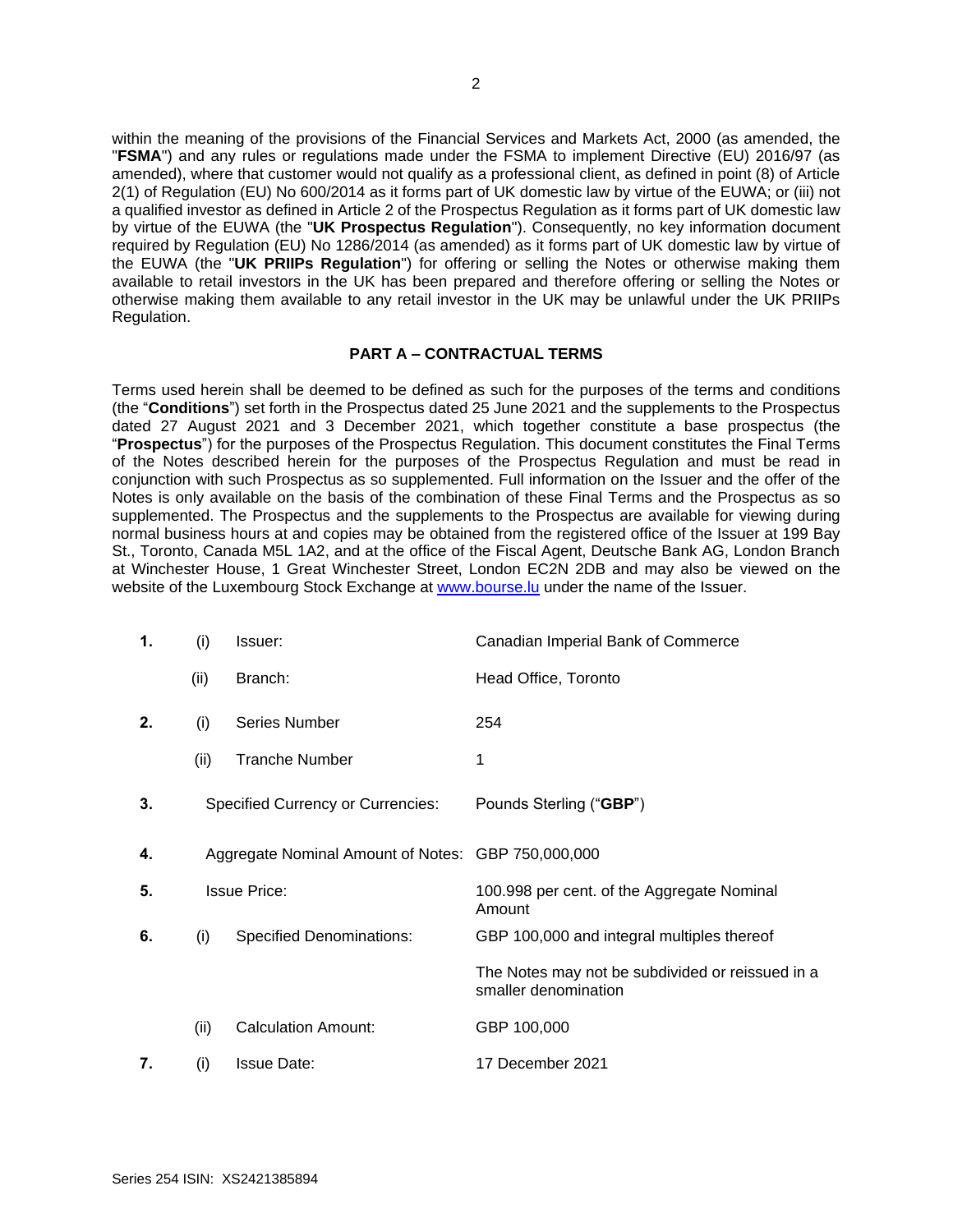|                                                  | (ii)  | Interest Commencement Date:                            | <b>Issue Date</b>                                                                                                                                                                                        |
|--------------------------------------------------|-------|--------------------------------------------------------|----------------------------------------------------------------------------------------------------------------------------------------------------------------------------------------------------------|
|                                                  | (iii) | <b>CNY Issue Trade Date:</b>                           | Not Applicable                                                                                                                                                                                           |
| 8.                                               |       | <b>Maturity Date:</b>                                  | The Interest Payment Date falling in or nearest to 17<br>January 2023, subject to adjustment for payment<br>purposes only in accordance with the Modified<br>Following Business Day Convention, Adjusted |
| 9.                                               |       | <b>Interest Basis:</b>                                 | Compounded SONIA + 1.00 per cent. Floating Rate                                                                                                                                                          |
|                                                  |       |                                                        | (see paragraph 17 below)                                                                                                                                                                                 |
| 10.                                              |       | Redemption/Payment Basis:                              | Subject to any purchase and cancellation or early<br>redemption, the Notes will be redeemed on the<br>Maturity Date at 100 per cent. of their nominal<br>amount                                          |
| 11.                                              |       | Change of Interest Basis:                              | Not Applicable                                                                                                                                                                                           |
| 12.                                              |       | Put/Call Options:                                      | Not Applicable                                                                                                                                                                                           |
| 13.                                              |       | Status of the Notes:                                   | <b>Senior Notes</b>                                                                                                                                                                                      |
| 14.                                              |       | Date Board approval for issuance of<br>Notes obtained: | Not Applicable                                                                                                                                                                                           |
| 15.                                              |       | Bail-inable Notes:                                     | No                                                                                                                                                                                                       |
| PROVISIONS RELATING TO INTEREST (IF ANY) PAYABLE |       |                                                        |                                                                                                                                                                                                          |
| 16.                                              |       | Fixed Rate Note Provisions:                            | Not Annlicable                                                                                                                                                                                           |

|     |      | 16. Fixed Rate Note Provisions:       | Not Applicable                                                                                                                                                                                                                                                                                                                                                |
|-----|------|---------------------------------------|---------------------------------------------------------------------------------------------------------------------------------------------------------------------------------------------------------------------------------------------------------------------------------------------------------------------------------------------------------------|
| 17. |      | <b>Floating Rate Note Provisions:</b> | Applicable                                                                                                                                                                                                                                                                                                                                                    |
|     | (i)  | Interest Periods:                     | The period commencing on (and including) the<br>Interest Commencement Date to (but excluding) the<br>first Specified Interest Payment Date and each<br>subsequent period commencing on (and including) a<br>Specified Interest Payment Date to (but excluding)<br>the next succeeding Specified Interest Payment Date<br>(each an " <b>Interest Period</b> ") |
|     | (ii) | Interest Period Dates:                | <b>Specified Interest Payment Dates</b>                                                                                                                                                                                                                                                                                                                       |

3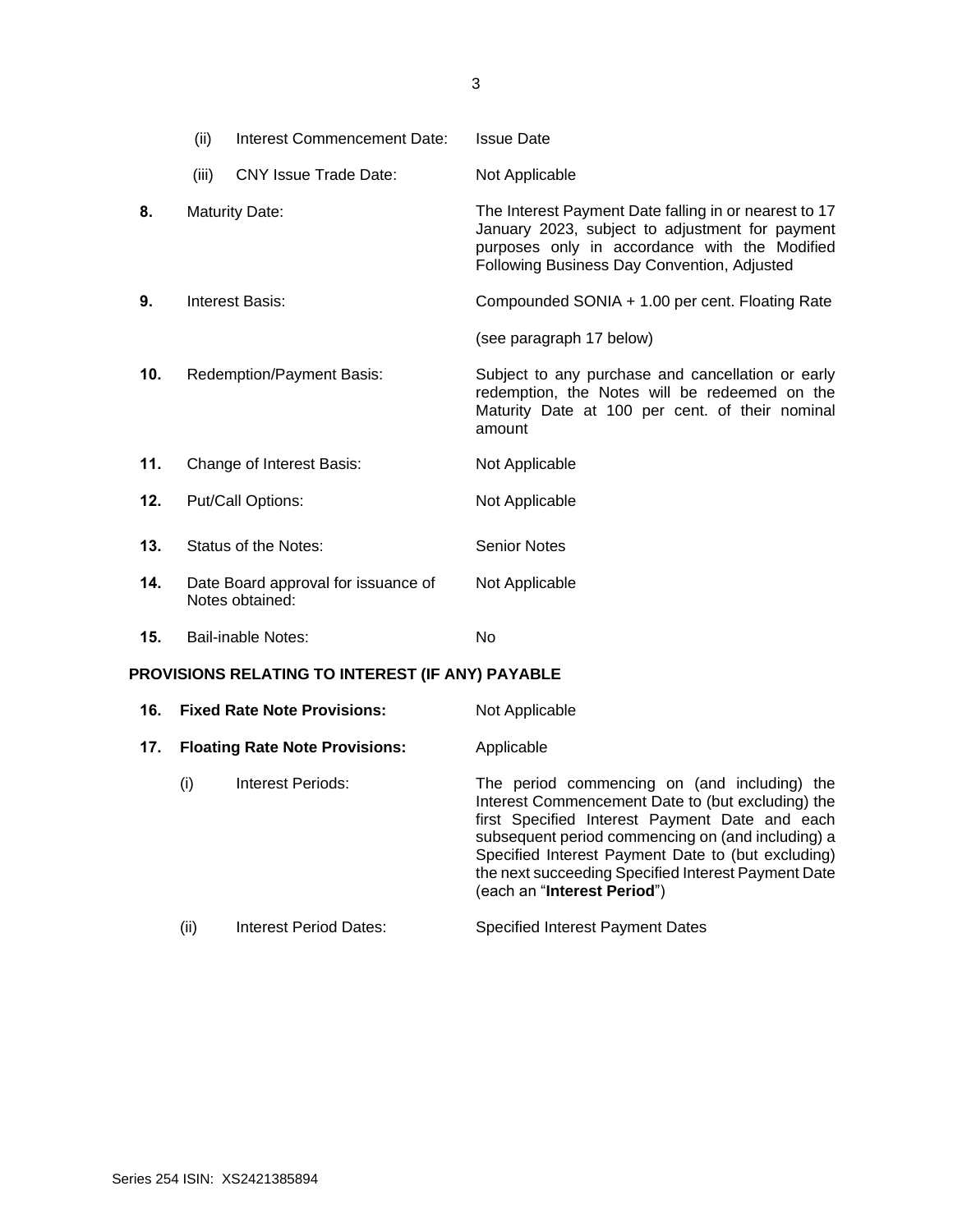| (iii)  | Interest Payment Dates:                                                                                              | Interest shall be payable in arrear on 17 January, 17<br>April, 17 July and 17 October in each year<br>commencing on (and including) 17 January 2022 up<br>to (and including) 17 January 2023 (each such<br>Interest Payment Date being a "Specified Interest<br>Payment Date") |
|--------|----------------------------------------------------------------------------------------------------------------------|---------------------------------------------------------------------------------------------------------------------------------------------------------------------------------------------------------------------------------------------------------------------------------|
|        |                                                                                                                      | There will be a short first interest period (the "Short"<br>First Interest Period") in respect of the period from<br>(and including) the Interest Commencement Date to<br>(but excluding) 17 January 2022 (short first coupon)                                                  |
|        |                                                                                                                      | The Interest Periods and the Specified Interest<br>Payment Dates will be adjusted in accordance with<br>the Business Day Convention set out below                                                                                                                               |
| (iv)   | <b>Business Day Convention:</b>                                                                                      | Modified<br>Following Business<br>Day Convention,<br>Adjusted                                                                                                                                                                                                                   |
| (v)    | Business Centre(s):                                                                                                  | London, New York and Toronto                                                                                                                                                                                                                                                    |
| (vi)   | Manner in which the Rate(s) of<br>Interest is/are to be determined:                                                  | <b>Screen Rate Determination</b>                                                                                                                                                                                                                                                |
| (vii)  | Party responsible for calculating<br>the Rate(s) of Interest and<br>Interest Amount(s) (if not the<br>Fiscal Agent): | <b>Calculation Agent</b>                                                                                                                                                                                                                                                        |
| (viii) | Screen Rate Determination:                                                                                           | Applicable                                                                                                                                                                                                                                                                      |
|        | - Reference Rate:                                                                                                    | Compounded SONIA with Observation Period Shift                                                                                                                                                                                                                                  |

"**Compounded SONIA**" will be calculated by the Calculation Agent on the relevant Interest Determination Date, as follows, and the resulting percentage will be rounded if necessary to the fourth decimal place, with 0.00005 being rounded upwards:

$$
\left[\prod_{i=1}^{d_0} \left(1 + \frac{SONIA_i \times n_i}{365}\right) - 1\right] \times \frac{365}{d}
$$

where:

"**d**" is the number of calendar days in the relevant Observation Period;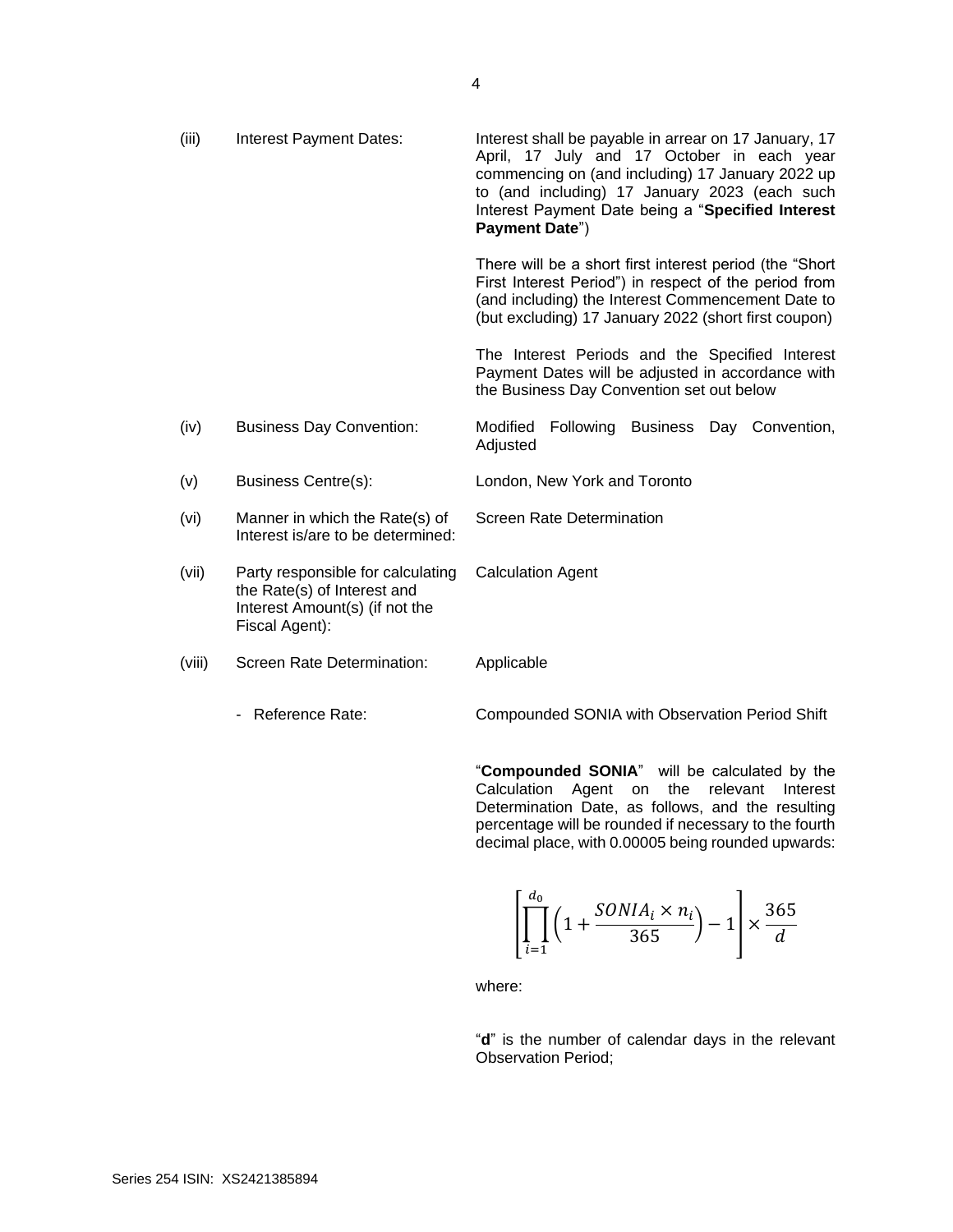"**do**" is the number of London Banking Days in the relevant Observation Period;

"**i**" is a series of whole numbers from one to do, each representing the relevant London Banking Day in chronological order from, and including, the first London Banking Day in the relevant Observation Period;

"**London Banking Day**" or "**LBD**" means any day on which commercial banks are open for general business (including dealing in foreign exchange and foreign currency deposits) in London;

"**ni**", for any London Banking Day "i" in the relevant Observation Period, means the number of calendar days from and including such London Banking Day "i" up to but excluding the following London Banking Day;

"**Observation Period**" means the period from and including the date falling five London Banking Days prior to the first day of the relevant Interest Period (and the first Interest Period shall begin on and include the Interest Commencement Date) and ending on, but excluding, the date falling five London Banking Days prior to the Interest Payment Date for such Interest Period (or the date falling five London Banking Days prior to such earlier date, if any, on which the Bonds become due and payable);

"**SONIA Reference Rate**" means, in respect of any London Banking Day, a reference rate equal to the daily Sterling Overnight Index Average ("**SONIA**") rate for such London Banking Day as provided by the administrator of SONIA to authorised distributors and as then published on the Relevant Screen Page or, if the Relevant Screen Page is unavailable, as otherwise published by such authorised distributors, in each case on the London Banking Day immediately following such London Banking Day; and

"**SONIAi**" means the SONIA Reference Rate for the London Banking Day, "i", in the relevant Observation Period (and published on the following London Banking Day)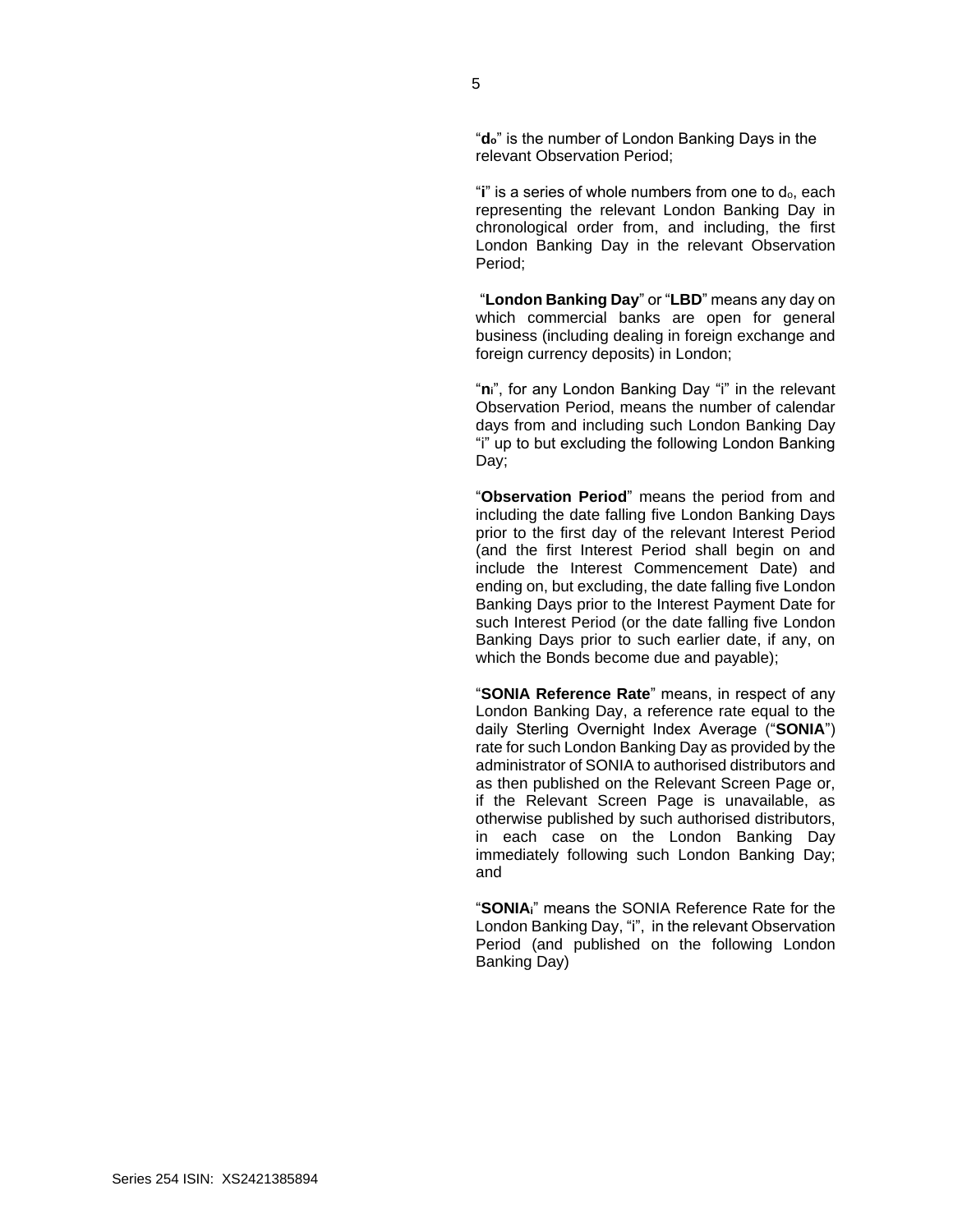If, in respect of any London Banking Day, the applicable SONIA Reference Rate is not made available on the Relevant Screen Page or has not otherwise been published by the relevant authorized distributors, then unless the Calculation Agent has been notified of any Successor Rate or Alternative Rate (and any related Adjustment Spread or Benchmark Amendments) pursuant to Condition 4(k), if applicable, the SONIA Reference Rate in respect of such London Banking Day shall be:

(a) (i) the Bank of England's Bank Rate (the "**Bank Rate**") prevailing at 5.00 p.m. (or, if earlier, close of business) on such London Banking Day; plus (ii) the mean of the spread of the SONIA Reference Rate to the Bank Rate over the previous five London Banking Days on which a SONIA Reference Rate has been published, excluding the highest spread (or, if there is more than one highest spread, one only of those highest spreads) and lowest spread (or, if there is more than one lowest spread, one only of those lowest spreads) to the Bank Rate; and

(b) if the Bank Rate is not available on the relevant London Banking Day, the most recent SONIA Reference Rate in respect of a London Banking Day.

Notwithstanding the paragraph above, and subject to Condition 4(k), in the event the Bank of England publishes guidance as to (i) how the SONIA Reference Rate is to be determined or (ii) any rate that is to replace the SONIA rate, the Calculation Agent (or such other party responsible for the calculation of the Rate of Interest, as specified in the applicable Final Terms) shall, subject to receiving written instructions from the Issuer and to the extent that it is reasonably practicable, follow such guidance in order to determine the SONIA rate for any London Banking Day "i" for the purpose of the relevant Series of Notes for so long as the SONIA rate is not available or has not been published by the authorised distributors.

If the relevant Series of Notes become due and payable in accordance with Condition 9, the final Interest Determination Date shall, notwithstanding any Interest Determination Date specified in the applicable Final Terms, be deemed to be the date on which such Notes became due and payable and the Rate of Interest on such Notes shall, for so long as any such Note remains outstanding, be that determined on such date.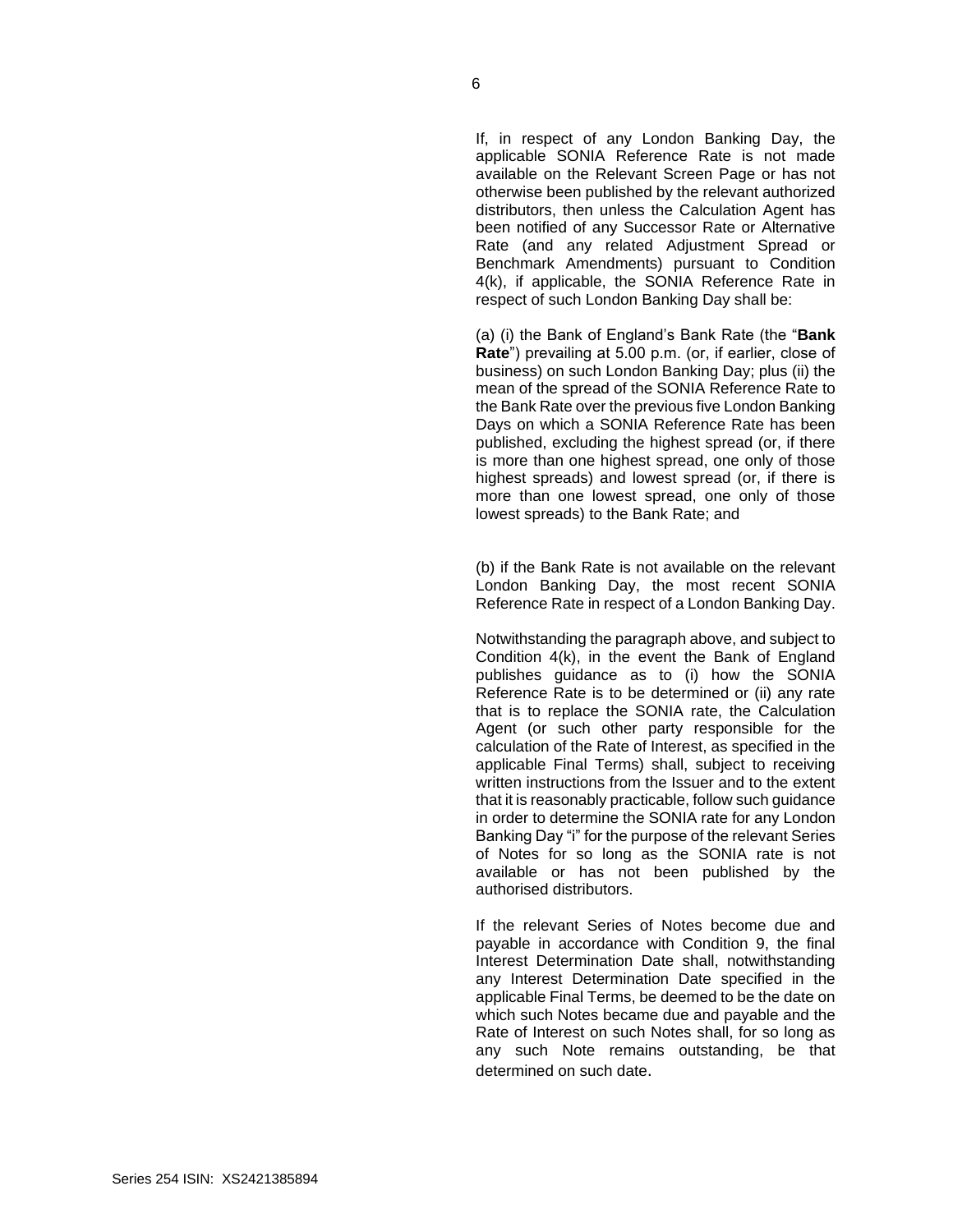|     |                   | <b>Relevant Screen Page</b>                                                     | REUTERS Screen SONIA page (or any replacement<br>thereto)                       |
|-----|-------------------|---------------------------------------------------------------------------------|---------------------------------------------------------------------------------|
|     |                   | <b>Interest Determination</b><br>Date(s):                                       | The fifth London Banking Day prior to the end of each<br><b>Interest Period</b> |
|     |                   | Index Determination:                                                            | Not Applicable                                                                  |
|     |                   | <b>Observation Look-Back</b><br>Period:                                         | 5 London Business Days                                                          |
|     |                   | <b>Observation Period:</b>                                                      | As defined above                                                                |
|     |                   | <b>Observation Method:</b>                                                      | Shift                                                                           |
|     |                   | Lookback Number of U.S.<br><b>Government Securities</b><br><b>Business days</b> | Not Applicable                                                                  |
|     |                   | Rate Cut-Off Date:                                                              | Not Applicable                                                                  |
|     |                   | <b>Suspension Period:</b>                                                       | Not Applicable                                                                  |
|     |                   | Fallback Screen Page:                                                           | Not Applicable                                                                  |
|     |                   | <b>Relevant Financial Centre:</b>                                               | London                                                                          |
|     |                   | - Relevant Time:                                                                | 11:00 am London Time                                                            |
|     | (ix)              | ISDA Determination:                                                             | Not Applicable                                                                  |
|     | (x)               | Linear Interpolation                                                            | Not Applicable                                                                  |
|     | (x <sub>i</sub> ) | Margin(s):                                                                      | + 1.00 per cent. per annum                                                      |
|     | (xii)             | Interest Amount(s):                                                             | Calculated in accordance with Condition 4(f)                                    |
|     | (xiii)            | Minimum Rate of Interest:                                                       | Not Applicable                                                                  |
|     | (xiv)             | Maximum Rate of Interest:                                                       | Not Applicable                                                                  |
|     | (xv)              | Day Count Fraction:                                                             | Actual/365 (Fixed), Adjusted                                                    |
|     | (xvi)             | Benchmark Discontinuation -<br><b>Independent Adviser</b>                       | Not Applicable                                                                  |
|     | (xvii)            | Benchmark Discontinuation -<br><b>Compounded SOFR</b>                           | Not Applicable                                                                  |
| 18. |                   | <b>Zero Coupon Note Provisions:</b>                                             | Not Applicable                                                                  |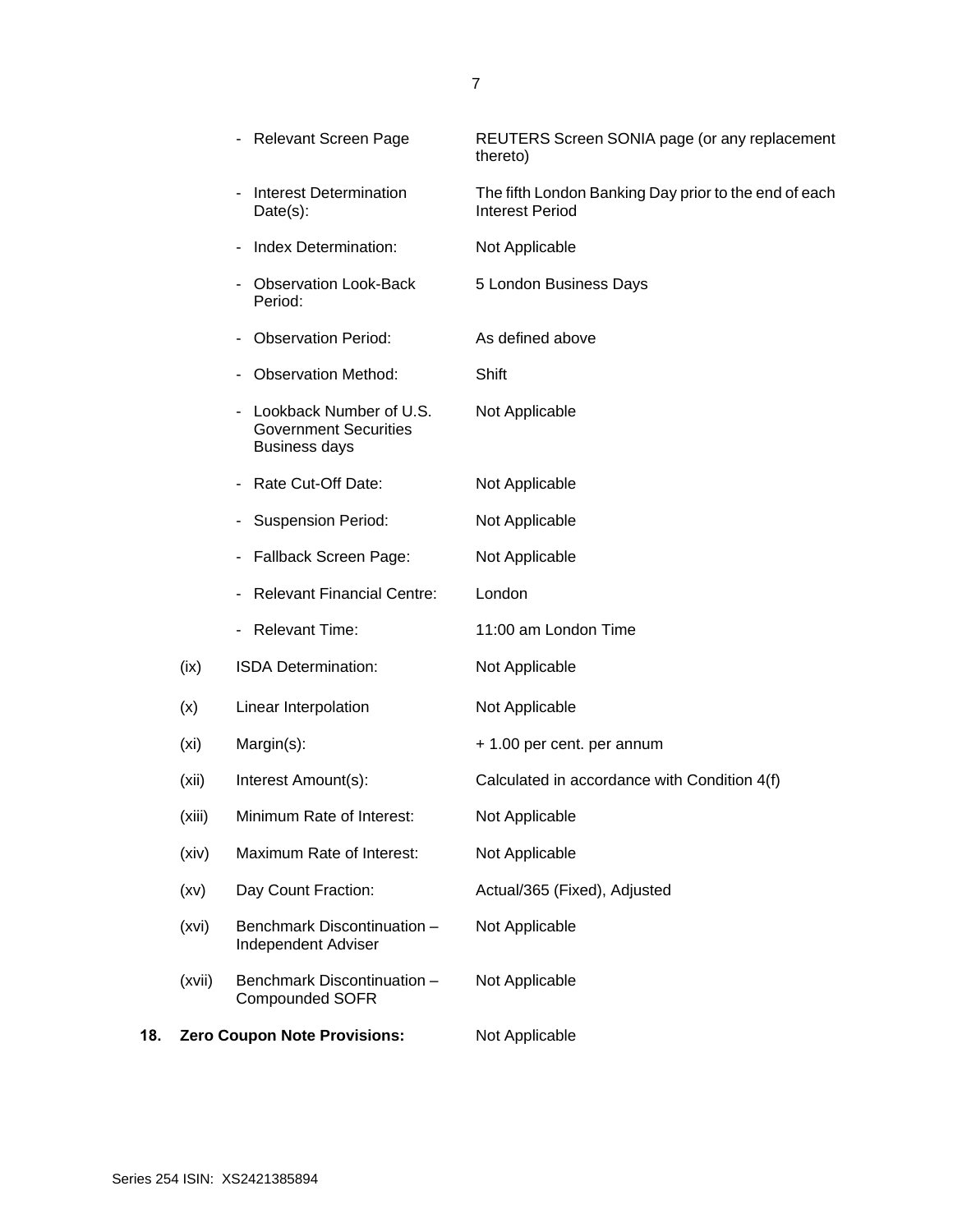# 8

# **PROVISIONS RELATING TO REDEMPTION OR CONVERSION**

|                                                   | 19. Call Option:                                                                    | Not Applicable                                                                                                                             |  |
|---------------------------------------------------|-------------------------------------------------------------------------------------|--------------------------------------------------------------------------------------------------------------------------------------------|--|
|                                                   | 20. Put Option:                                                                     | Not Applicable                                                                                                                             |  |
|                                                   | 21. Bail-inable Notes - TLAC<br><b>Disqualification Event Call Option:</b>          | Not Applicable                                                                                                                             |  |
|                                                   | 22. Early Redemption on Occurrence of<br><b>Special Event (Subordinated Notes):</b> | Not Applicable                                                                                                                             |  |
|                                                   | 23. Final Redemption Amount of each<br>Note:                                        | GBP 100,000 per Calculation Amount                                                                                                         |  |
|                                                   | 24. Early Redemption Amount:                                                        | Not Applicable                                                                                                                             |  |
|                                                   | 25. Provisions relating to Automatic<br><b>Conversion:</b>                          | Not Applicable: the Notes are not Subordinated                                                                                             |  |
| <b>GENERAL PROVISIONS APPLICABLE TO THE NOTES</b> |                                                                                     |                                                                                                                                            |  |
|                                                   |                                                                                     |                                                                                                                                            |  |
|                                                   | 26. Form of Notes:                                                                  | <b>Bearer Notes:</b>                                                                                                                       |  |
|                                                   |                                                                                     | Permanent Global Note which is exchangeable for<br>Definitive Notes in the limited circumstances<br>specified in the permanent Global Note |  |
|                                                   | 27. New Global Note:                                                                | No                                                                                                                                         |  |
|                                                   | 28. Financial Centre(s) or other special<br>provisions relating to payment dates:   | London, New York and Toronto                                                                                                               |  |
|                                                   | 29. Talons for future Coupons to be attached<br>to Definitive Notes:                | <b>No</b>                                                                                                                                  |  |

Signed on behalf of the Issuer:

 $Q_{\lambda}$ 

By: ............................................ By: .............<br>Duly authorized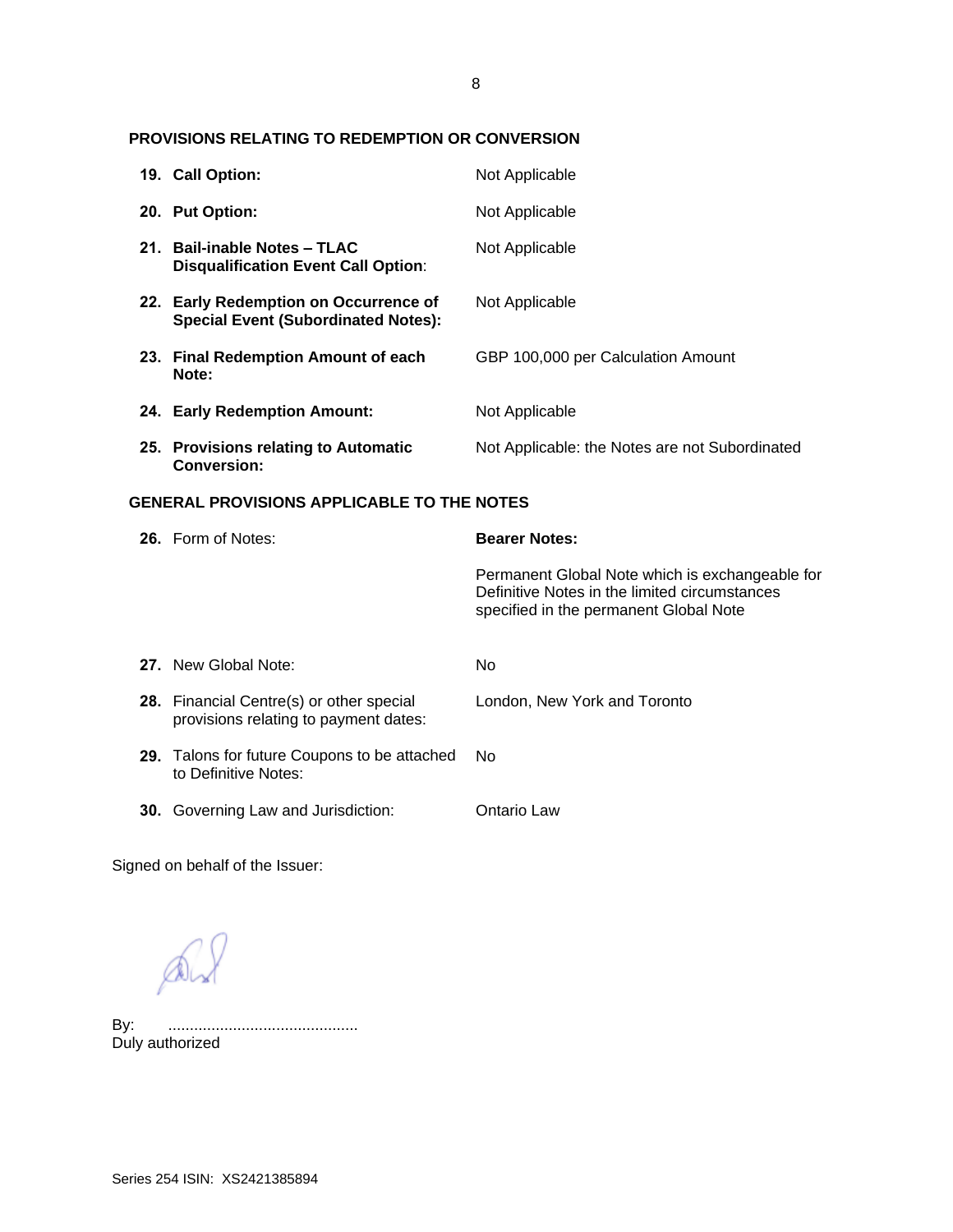# **PART B – OTHER INFORMATION**

# **1. LISTING AND ADMISSION TO TRADING**

- (i) Application is expected to be made by the Issuer (or on its behalf) for the Notes to be admitted to the official list of the Luxembourg Stock Exchange and admitted to trading on the Luxembourg Stock Exchange's regulated market with effect from 17 December 2021
- (ii) Estimate of total expenses related to EUR 1,800 admission to trading:

#### **2. RATINGS**

Ratings: The Notes to be issued are expected to be rated as follows:

S&P: A+

Moody's: Aa2

## **3. INTERESTS OF NATURAL AND LEGAL PERSONS INVOLVED IN THE ISSUE/OFFER**

Save for any fees payable to the Dealer, so far as the Issuer is aware, no person involved in the issue of the Notes has an interest material to the offer. The Dealer and its affiliates have engaged, and may in the future engage, in investment banking and/or commercial banking transactions with, and may perform other services for, the Issuer in the ordinary course.

#### **4. USE OF PROCEEDS**

| Use of Proceeds:               | As set out in the Prospectus |
|--------------------------------|------------------------------|
| <b>Estimated Net Proceeds:</b> | GBP 757,335,000              |

#### **5. YIELD**

Indication of yield: Not Applicable

# **6. OPERATIONAL INFORMATION**

| (۱)   | ISIN Code:                                                                                                                 | XS2421385894                 |
|-------|----------------------------------------------------------------------------------------------------------------------------|------------------------------|
| (ii)  | Common Code:                                                                                                               | 242138589                    |
| (iii) | CFI:                                                                                                                       | <b>DTVXFB</b>                |
| (iv)  | $FISN:$ :                                                                                                                  | CIBC CANADA/VAR MTN 20230117 |
| (v)   | Any clearing system(s) other<br>than Euroclear Bank SA/NV<br>and Clearstream Banking S.A./<br>The Depository Trust Company | Not Applicable               |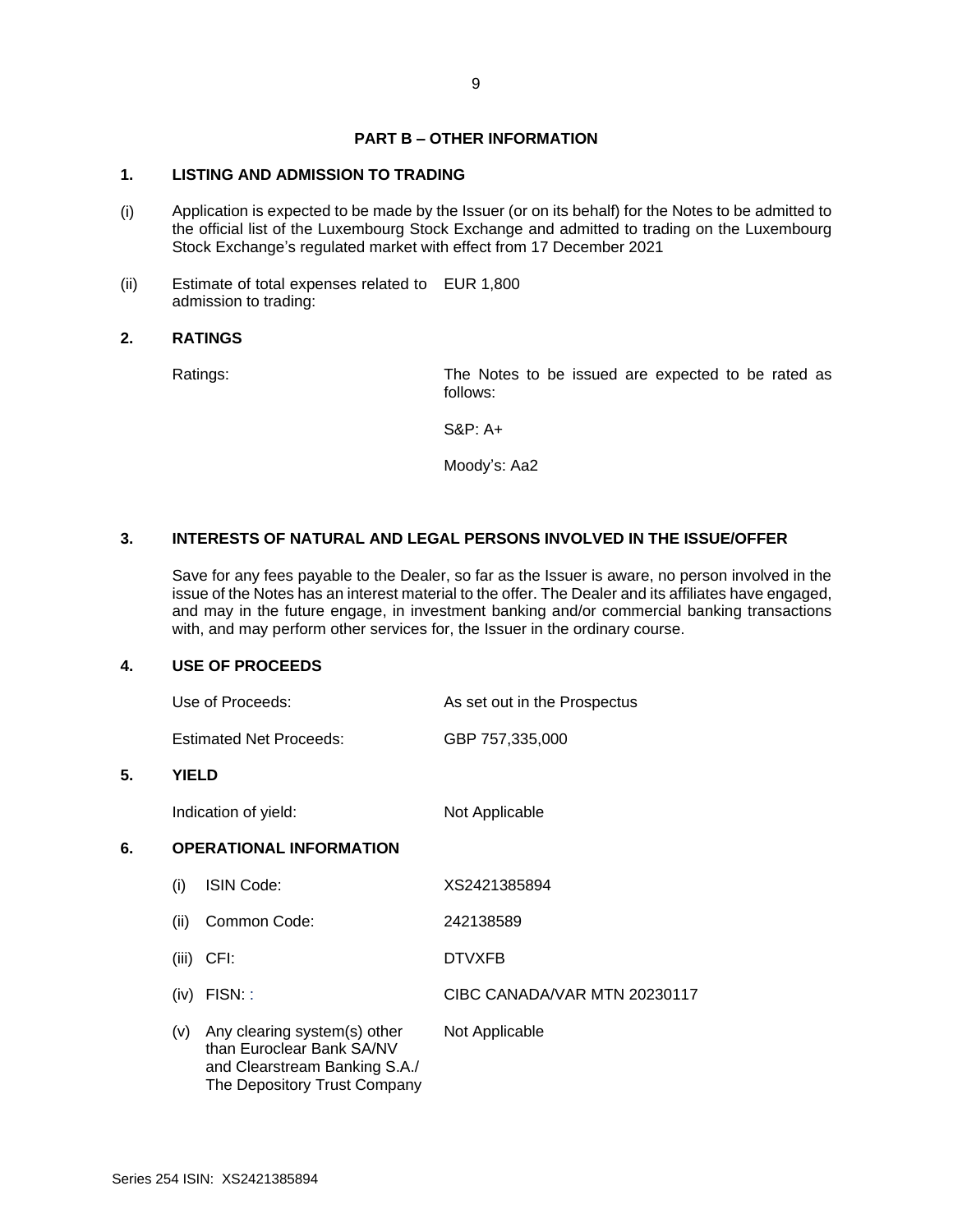and the relevant identification number(s):

Agent(s)/Registrar (if any):

| (vi) | Delivery:                                   | Delivery against payment        |
|------|---------------------------------------------|---------------------------------|
|      | (vii) Calculation Agent:                    | Deutsche Bank AG, London Branch |
|      | (viii) Registrar:                           | Not Applicable                  |
|      | (ix) Paying Agent:                          | Deutsche Bank AG, London Branch |
| (x)  | Names and addresses of<br>additional Paying | Not Applicable                  |

(xi) Intended to be held in a manner which would allow Eurosystem eligibility: No. While the designation is specified as "no" at the date of these Final Terms, should the Eurosystem eligibility criteria be amended in the future such that the Notes are capable of meeting them the Notes may then be deposited with one of the ICSDs as common safekeeper. Note that this does not necessarily mean that the Notes will then be recognized as eligible collateral for Eurosystem monetary policy and intra-day credit operations by the Eurosystem at any time during their life. Such recognition will depend upon the ECB being satisfied that Eurosystem eligibility criteria have been met.

#### **7. DISTRIBUTION**

- (i) Method of distribution: Non-syndicated
- (ii) If syndicated, names of Managers: Not Applicable

#### **8. THIRD PARTY INFORMATION**

Not Applicable

#### **9. GENERAL**

- (i) Governing Law: Ontario Law (ii) Applicable TEFRA exemption: TEFRA C Rules (iii) US Selling Restrictions: Reg. S Compliance Category 2 (iv) Prohibition of Sales to EEA Retail Investors: Applicable
- (iv) Prohibition of Sales to UK Retail Investors: Applicable

10